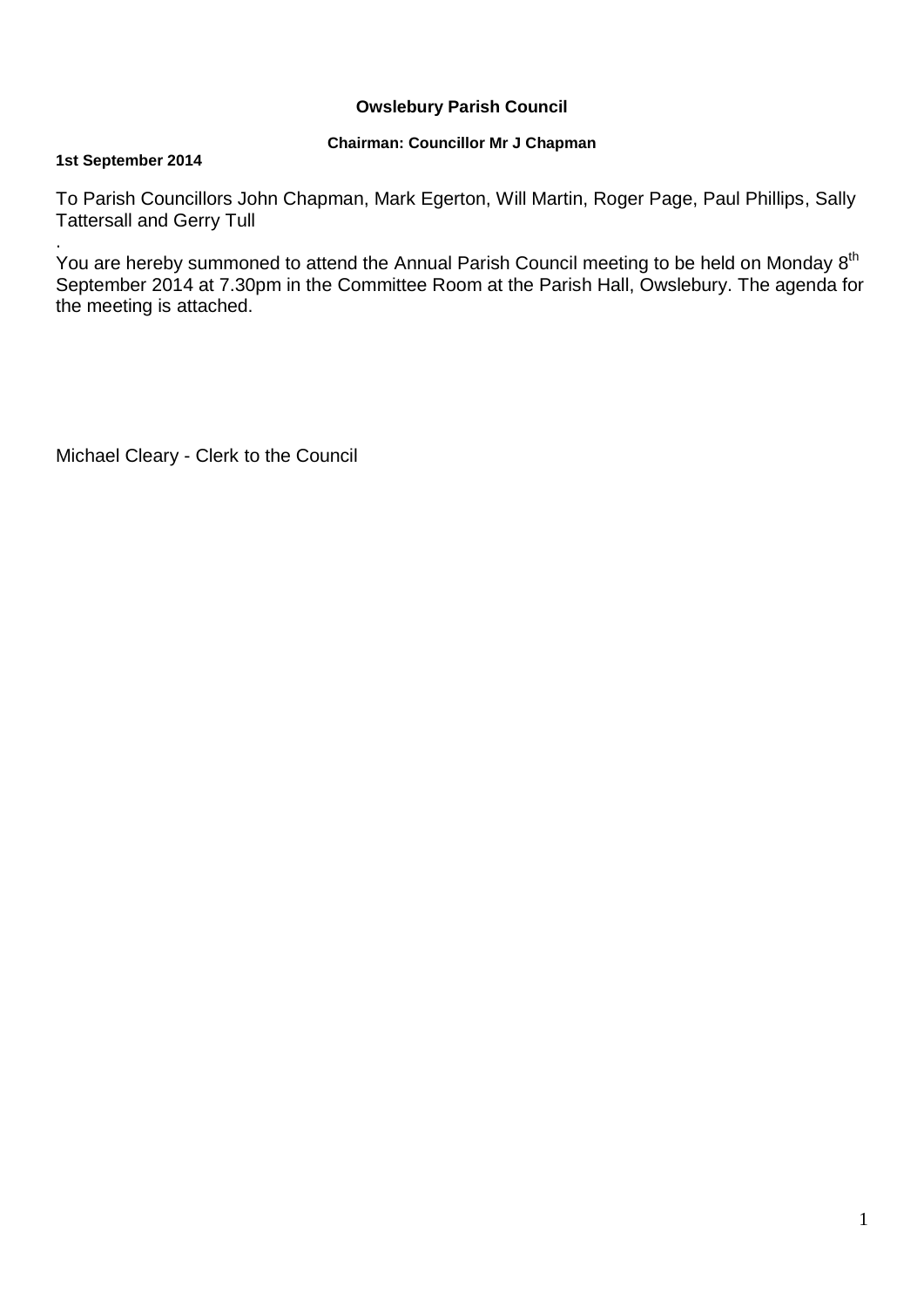#### **AGENDA Owslebury Parish Council Meeting 8 th September 2014 7.30pm Committee Room, Owslebury Parish Hall**

- 1) Apologies for absence.
- 2) To receive Disclosure of interests on Agenda Items.
- $3)$  To approve the Minutes of the Parish Council meeting held on 11<sup>th</sup> August 2014 (enclosed).
- 4) Police Report.
- 5) To Hear Public Questions and Comments:
	- a) Planning Applications Statement of Intent from Owner or Agent and Public Comments
		- b) Other Agenda Items Public Comments. .
- 6) County and District Councillors Report.
	- a) To update Council on further discussions, if any, with Traffic Management in relation to speed issues.
	- b) To update Council on any further progress in relation to flood mitigation reviews.
- 7) Electoral review and Parish boundary anomalies.
	- a) To consider whether to make representations to WCC and/or the Boundary Commission in
		- connection with review of Parish/Ward boundaries. (Attachment A)
- 8) Planning.
	- a) To consider Planning Applications (Attachment B).
	- b) To consider Planning Decisions (Attachment B).
	- c) To consider any new enforcement matters.
	- d) To consider participation in Twyford Neighbourhood Plan (Attachment C).
- 9) Highways.
	- a) To receive an update on the implementation of a SpeedWatch trial.
	- b) To consider further actions to be taken to reduce speed in the Parish.
	- c) To consider further review of matters in connection with community transport (Attachment D).
	- d) To consider any general matters.
- 10) Rights of Way.
	- a) To consider any general matters.
- 11) Open spaces, Recreation and Play Grounds.
	- a) To meet with the Sports Club managing committee to consider matters of common interest.
	- b) To consider the main terms to be included in a new agreement with the Sports Club for the use of the Recreation Ground and Pavilion (draft agreement circulated).
	- c) To consider any general matters.
- 12) Commemoration Advisory Committee.
- a) To receive an update, if any, from the Commemoration Advisory Committee.
- 13) Communications Advisory Committee.
	- a) To receive an update from the Communications Advisory Committee.
	- b) To authorise the Clerk to introduce a new website and terminate the agreement with TLC.
	- c) To approve costs of transferring domain name ownership information to the Clerk (£28).
	- d) To approve the cost of appropriate security for the new website (£36.28).
- 14) Burial Ground Advisory Committee.
	- a) To receive an update, if any, from the Burial Ground Advisory Committee.
- 15) Finance, administration and statutory matters (Clerk).
	- a) To note payments made since last meeting, receipts and to approve proposed payments (Attachment E).
	- b) To consider draft Grant Application policy (Attachment F).
	- c) To consider any general matters.
- 16) To consider Clerk's Report (Attachment G).
- 17) To consider matters previously discussed and deferred to future meetings (Attachment H).
- 18) Information exchange and Agenda items for next meeting.
- 19) Date of next meeting (13<sup>th</sup> October 2014).

Michael Cleary

- Clerk and Responsible Financial Officer.
- 1<sup>st</sup> September 2014.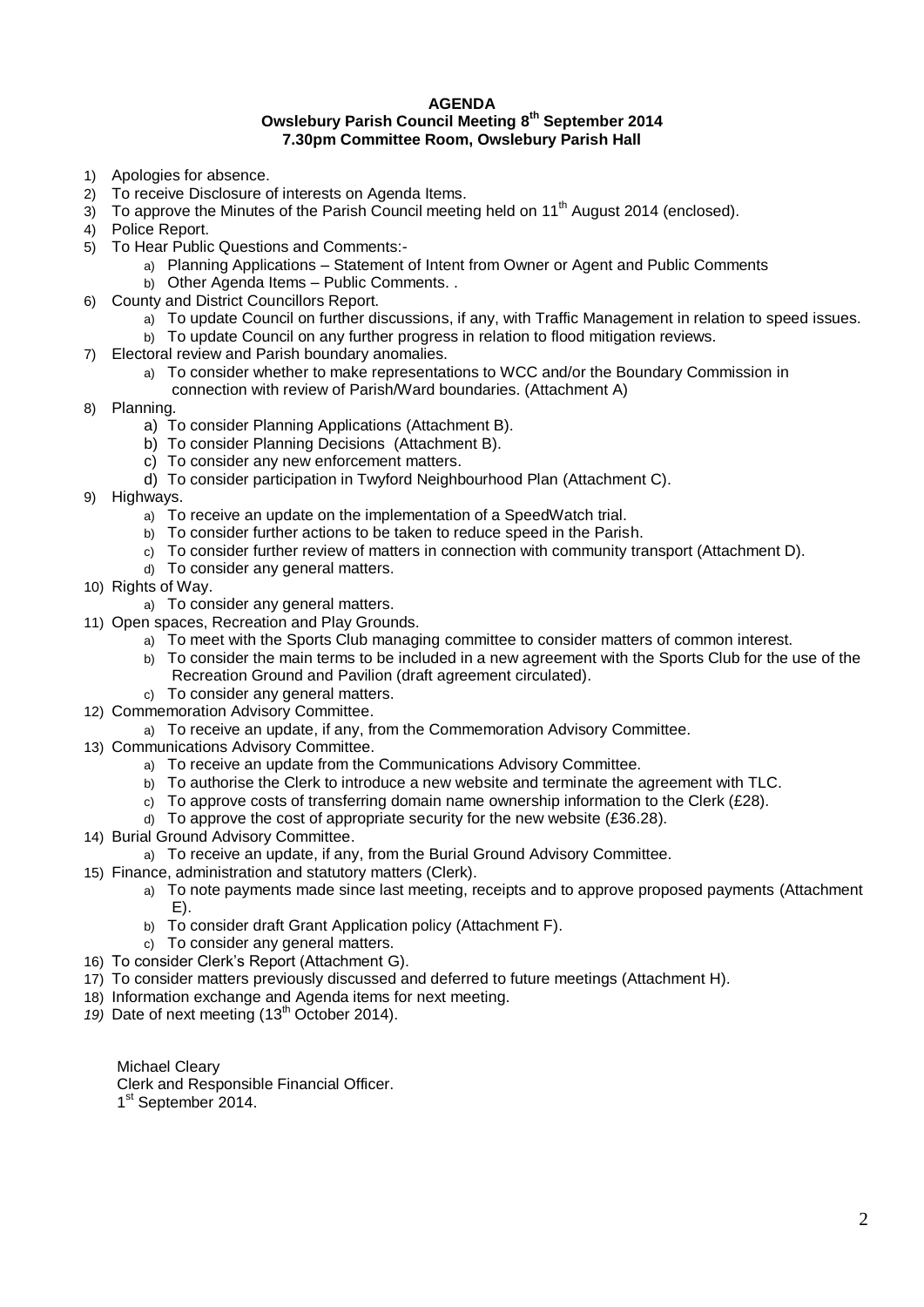### **ATTACHMENT A: ELECTORAL REVIEW AND PARISH BOUNDARY ANOMALIES.**

#### Dear Colleague,

Further to my e mail last Friday about the commencement of the Polling District Review, I now need to raise another issue with you involving boundaries.

As you may recall, the Boundary Commission is about to commence a district ward boundary review, which will (subject to final Commission approval next week) be based on the City Council's decision to reduce its membership from 57 to 45 Councillors from 2016. You will be receiving a communication direct from the Commission shortly after 26 August explaining more about the review and how your council can participate.

Unfortunately, that review cannot also change parish boundaries but a Community Governance Review (CGR) can! Therefore, we are planning to commence a CGR early in 2015 to address (and hopefully rectify) any parish boundary problems. The purpose of writing to you now is to ask if there are any such anomalies with your boundaries which you might be raising once the CGR has commenced. Getting such information at this stage is not only helpful in terms of planning future work but, if possible, it will allow us to design the new district ward boundaries in such a way that will facilitate any subsequently agreed parish changes – or at least not make them more difficult to achieve!

We do not need 'chapter and verse' at this stage, just a few words to give us the location of the boundary problem and a brief outline of what needs to be done to make it more satisfactory in your view. Replies to me please before the end of September would be very helpful.

Thanks for your co-operation.

Chris

*Chris Ashcroft*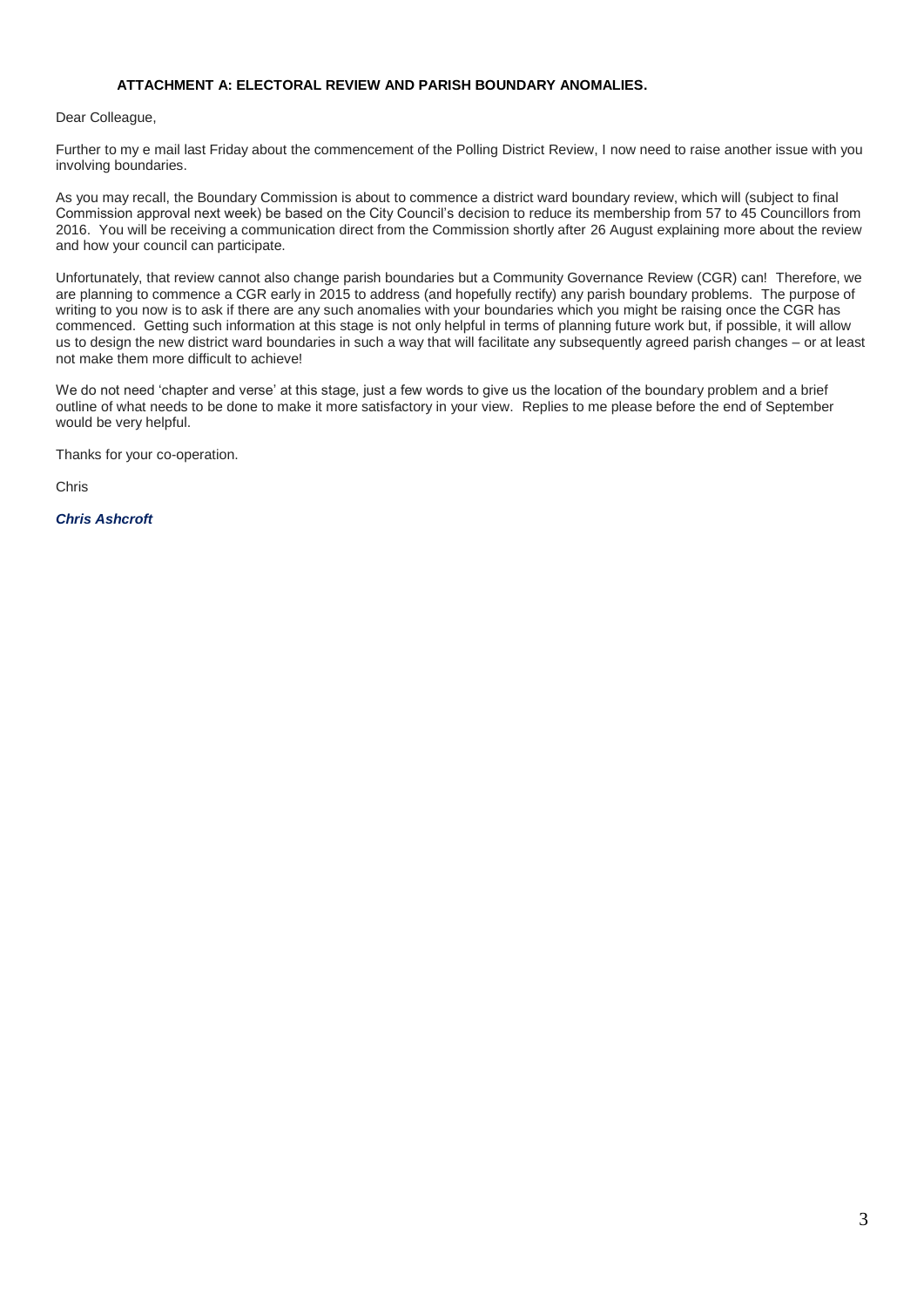### **ATTATCHMENT B: PLANNING APPLICATIONS.**

| <b>SDNP</b>                                               |  |
|-----------------------------------------------------------|--|
| Dr.<br>$\sim$ $\sim$ $\sim$ $\sim$ $\sim$<br>woai.<br>ייש |  |
| יחסחי<br>Closing<br>doto<br>г<br>Closing<br>, udlo :<br>ີ |  |

**None received since the last Council meeting.**

**Note: Any Planning Applications received between the issue of the Agenda and Wednesday 3rd September will be advised to Councillors under separate cover and placed on the main (statutory) notice board, so giving the statutory 3 clear days' notice.** 

### **ATTACHMENT B: PLANNING DECISIONS**

| <b>SDNP</b> |  |
|-------------|--|
| -<br>,,,,,, |  |
|             |  |

**No Planning Decisions announced since the last Council meeting.**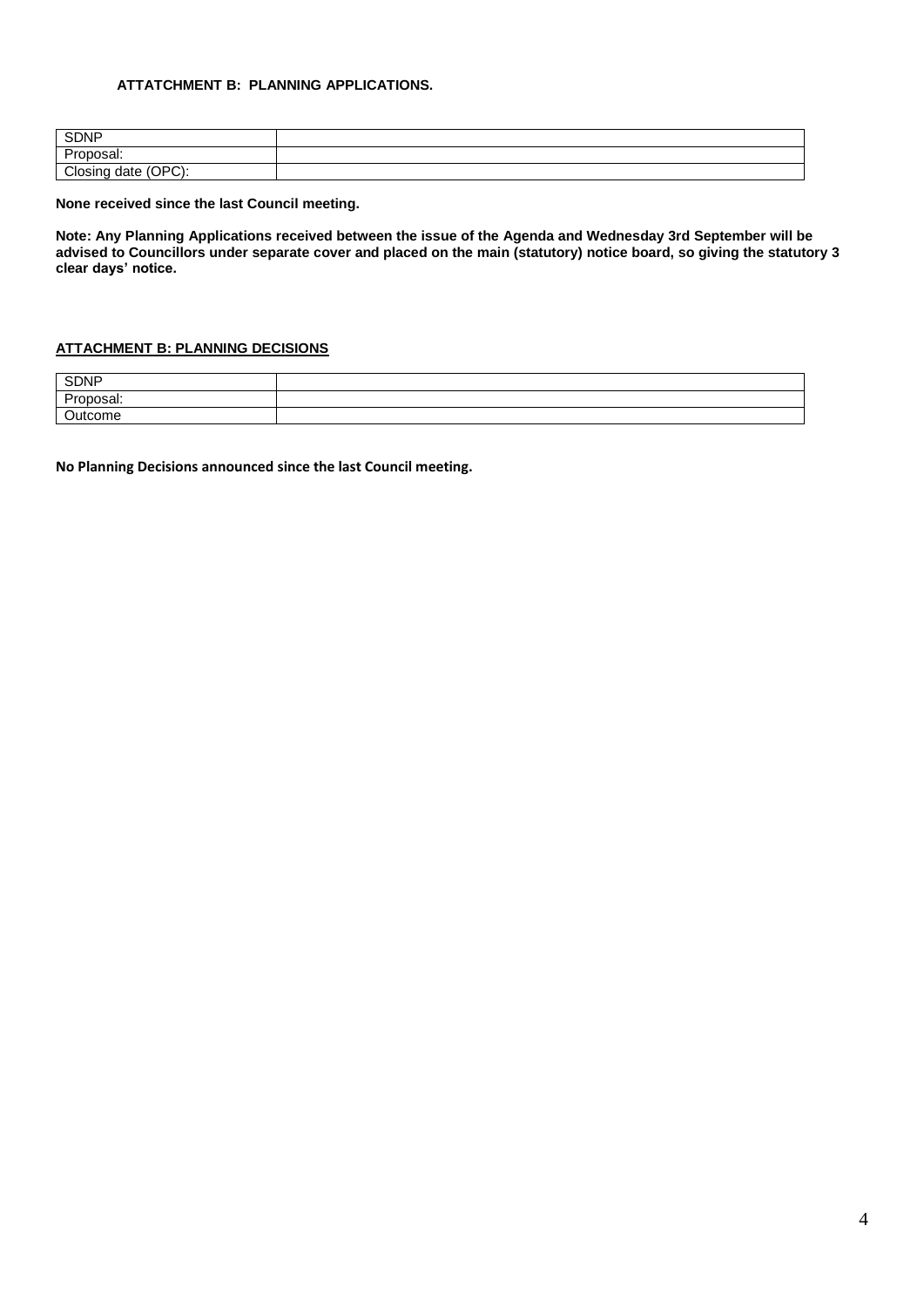#### **ATTACHMENT C: NEIGHBOURHOOD PLANNING**

#### **Background information.**

**Extracts from Government publication (http://planningguidance.planningportal.gov.uk/blog/guidance/neighbourhoodplanning)**

#### **What is neighbourhood planning?**

Neighbourhood planning gives communities direct power to develop a shared vision for their neighbourhood and shape the development and growth of their local area. They are able to choose where they want new homes, shops and offices to be built, have their say on what those new buildings should look like and what infrastructure should be provided, and grant planning permission for the new buildings they want to see go ahead. Neighbourhood planning provides a powerful set of tools for local people to ensure that they get the right types of development for their community where the ambition of the neighbourhood is aligned with the strategic needs and priorities of the wider local area.

#### **What can communities use neighbourhood planning for?**

Local communities can choose to:

- set planning policies through a neighbourhood plan that is used in determining planning applications. [For further details in](http://planningguidance.planningportal.gov.uk/blog/guidance/neighbourhood-planning/what-is-neighbourhood-planning/what-is-a-neighbourhood-plan-and-what-is-its-relationship-to-a-local-plan/)  [this guidance click here.](http://planningguidance.planningportal.gov.uk/blog/guidance/neighbourhood-planning/what-is-neighbourhood-planning/what-is-a-neighbourhood-plan-and-what-is-its-relationship-to-a-local-plan/)
- grant planning permission through Neighbourhood Development Orders and Community Right to Build Orders for specific development which complies with the order. [For further details in this guidance click here.](http://planningguidance.planningportal.gov.uk/blog/guidance/neighbourhood-planning/what-is-neighbourhood-planning/what-is-a-neighbourhood-development-order/)

Neighbourhood planning is not a legal requirement but a right which communities in England can choose to use. Communities may decide that they could achieve the outcomes they want to see through other planning routes, such as incorporating their proposals for the neighbourhood into the [Local Plan,](http://planningguidance.planningportal.gov.uk/blog/guidance/local-plans/) or through other planning mechanisms such as [Local Development](http://planningguidance.planningportal.gov.uk/blog/guidance/when-is-permission-required/what-types-of-area-wide-local-planning-permission-are-there/#paragraph_076)  [Orders](http://planningguidance.planningportal.gov.uk/blog/guidance/when-is-permission-required/what-types-of-area-wide-local-planning-permission-are-there/#paragraph_076) and [supplementary planning documents](http://planningguidance.planningportal.gov.uk/blog/guidance/local-plans/adoption-monitoring-and-supplementary-planning-documents/#paragraph_027) or through pre-application consultation on development proposals. Communities and local planning authorities should discuss the different choices communities have to achieving their ambitions for their neighbourhood.

#### **What are the benefits to a community of developing a neighbourhood plan or Order?**

Neighbourhood planning enables communities to play a much stronger role in shaping the areas in which they live and work and in supporting new development proposals. This is because unlike the parish, village or town plans that communities may have prepared, a neighbourhood plan forms part of the development plan and sits alongside the [Local Plan](http://planningguidance.planningportal.gov.uk/blog/guidance/local-plans/) prepared by the local planning authority. Decisions on planning applications will be made using both the Local Plan and the neighbourhood plan, and any other material considerations.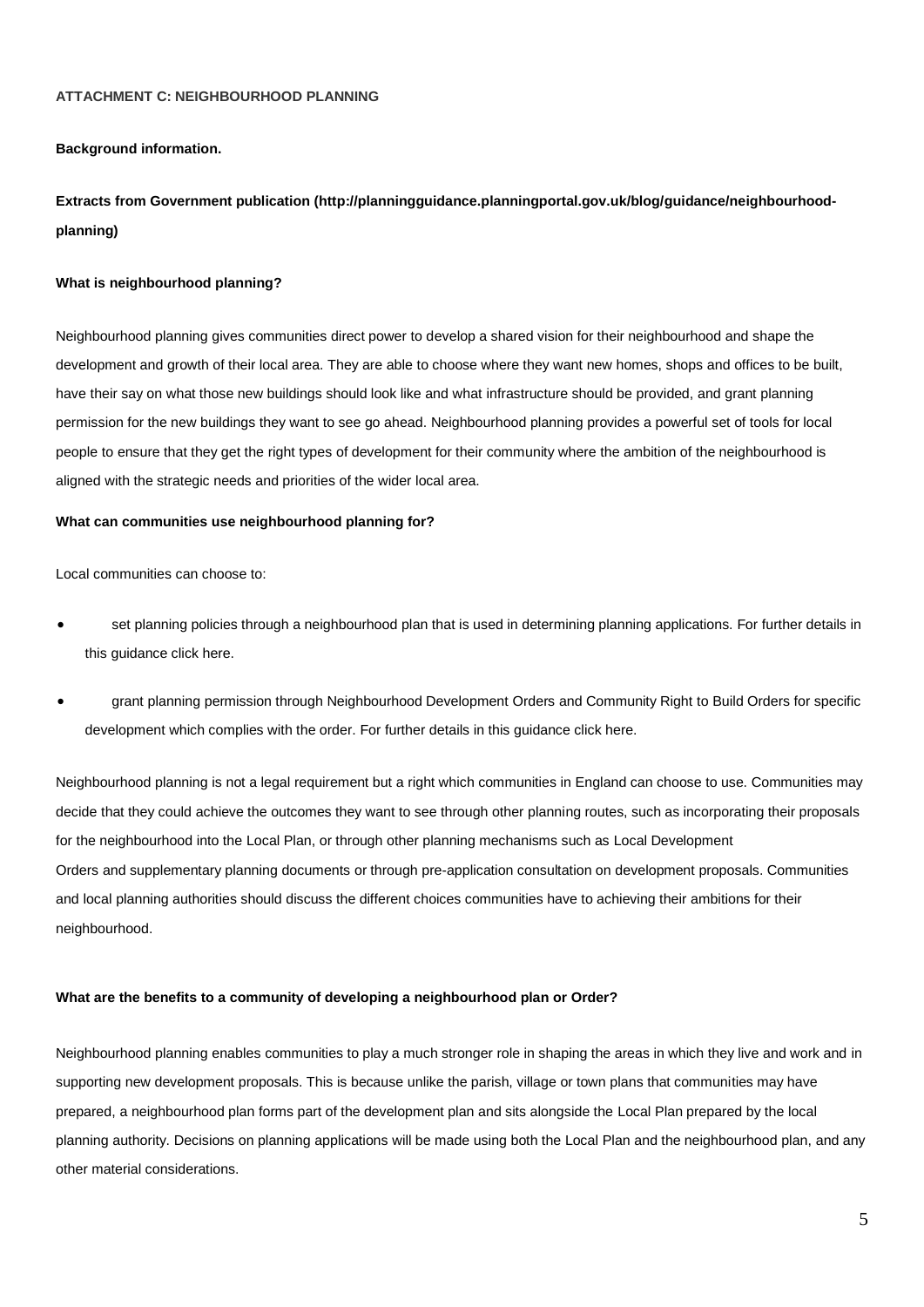Neighbourhood planning provides the opportunity for communities to set out a positive vision for how they want their community to develop over the next ten, fifteen, twenty years in ways that meet identified local need and make sense for local people. They can put in place planning policies that will help deliver that vision or grant planning permission for the development they want to see.

To help deliver their vision communities that take a proactive approach by drawing up a neighbourhood plan or Order and secure the consent of local people in a referendum, will benefit from 25 percent of the revenues from the Community Infrastructure Levyarising from the development that takes place in their area.

Communities without a parish or town council will still benefit from this incentive. If there is no Parish or Town Council the charging authority will retain the Levy receipts but should engage with the communities where development has taken place and agree with them how best to spend the neighbourhood funding. Charging authorities should set out clearly and transparently their approach to engaging with neighbourhoods using their regular communication tools e.g. website, newsletters, etc. The use of neighbourhood funds should therefore match priorities expresses by local communities, including priorities set out formally in neighbourhood plans.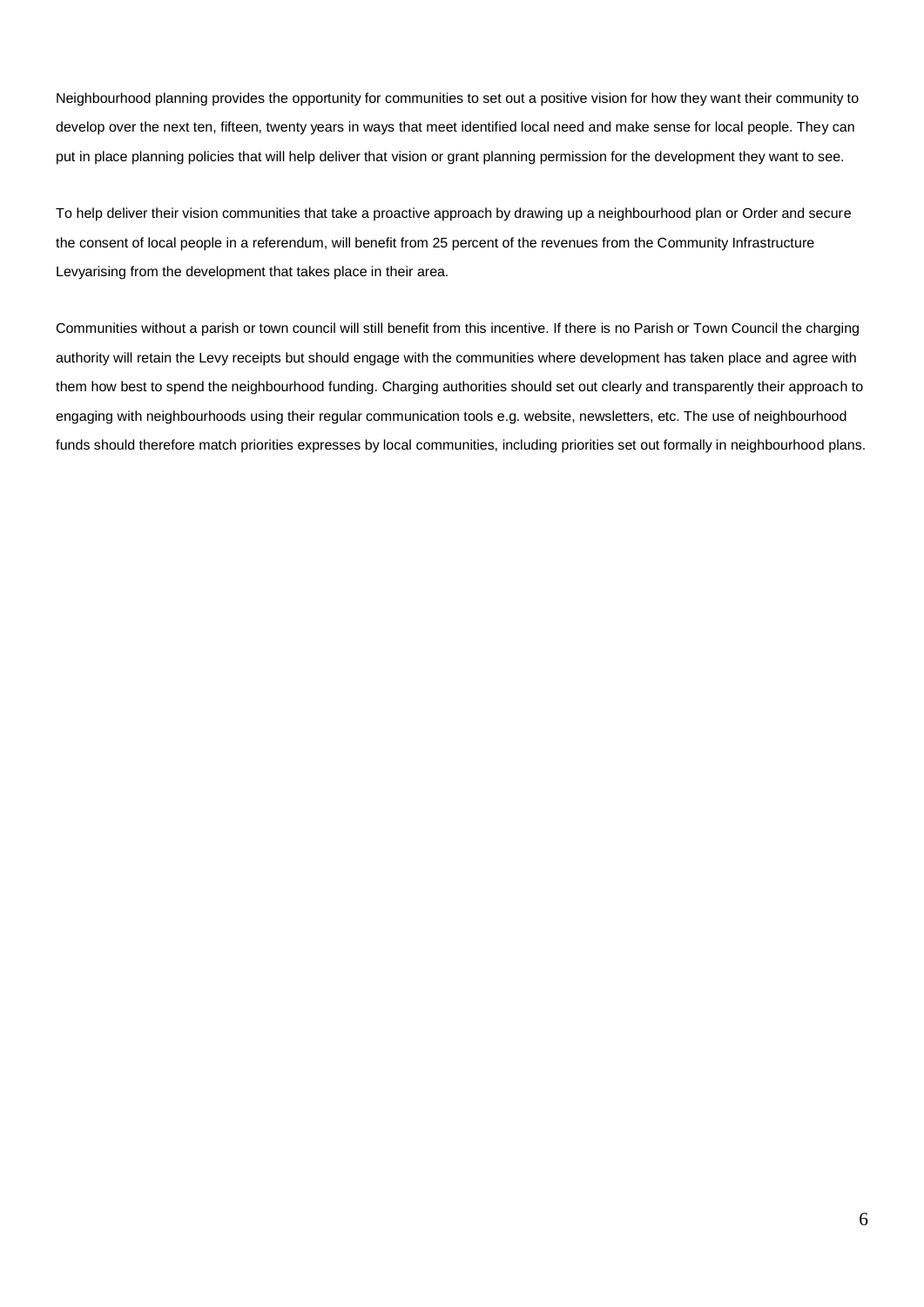### **ATTACHMENT D: COMMUNITY TRANSPORT**

At the July Council meeting Ellen Catterson (Transport Adviser to the Council) updated members on the progress she had made in her review of community transport. She noted that the HCC review of local bus services is currently in progress, and the outcome is expected to be announced in October. The outcome of the review is important in determining the Council's approach to community transport (eg taxi share arrangements managed by a volunteer) and a further update will be provided in due course.

However, in discussion with Ellen, Council asked for further information on community bus options – the purpose of this note.

Community bus or minibus facilities are in place in many villages and fill the gap left by cuts in public transport services. Twyford and Colden Common have their own minibus services, and Upham uses the Southern Parishes minibus service (but it tends to be focused on the Bishop's Waltham area rather than Winchester). These community services are used for shopping trips and access to leisure activities by all age groups and are considered to be 'invaluable'. It should be noted that villages like Colden Common and Twyford are very significantly larger than Owslebury and this gives them a larger pool of voluntary resources as well as high usage rates.

There is an umbrella organisation in Winchester which assists community groups in the set-up and running of community transport arrangements.

In broad terms the key factors for consideration include the following:

- 1. Is there a high enough (regular) demand for a pay-as-you-go community transport service which would make such service self-financing, or with an acceptable level of subsidy from the Council?
- 2. Is there a willing and able volunteer to manage the service bookings, arranging drivers, managing mini bus service arrangements or hire arrangements etc, taking cash from passengers, paying bills, dealing with 'emergency' situations?
- 3. Are there at least 3 volunteer drivers for the minibus aged under 21- 70 and able to demonstrate they can drive a minibus?

The bus itself can either be bought through a combination of grants and public appeals or rented, either on a weekly or ad hoc basis.

The capital cost of a 16 seater (including driver) minibus suitable for Owslebury ranges (approximately) from £30k second hand (2006 plate with 40k mileage) to £55/£60k new – the VAT position is not straightforward but in essence for minibuses which are adapted for wheelchair use the VAT should be recoverable. On top of this there are the usual costs of insurance, servicing and regular public licence inspections. This has not been investigated further at this stage.

As regards the renting of a vehicle (max 15 passengers), Colden Common Community Care charge:

- £2.50 for a booking fee:
- £1.25 per mile under 30 miles:
- 90p per mile 31-70 miles;
- 20p per mile thereafter...

*It should be stressed that Colden Common Community Care operates for the benefit of Colden Common parishioners and no discussions have taken place as to whether they would be prepared to provide the minibus for Owslebury parishioners.*

Nonetheless using the Colden Common rates as an example, if OPC rented a mini bus for 1 return journey into Winchester on a Saturday – about 20 miles return – the cost would be as follows:

- a) For a leisure pursuits (usually 2.5 hours duration) the minibus would need to return to base empty and then return (empty) to collect the passengers ie 2 round journeys- cost £52.50 If there were 15 passengers, the pay-as-you-go cost to them would be £3.50; with 10 passengers it would be £5.25 (probably the limit people would wish to pay).
- b) For a shopping trip to Tesco or Sainsbury's (Waitrose, Hedge End, Aldi, Liddell would be more expensive) of say 45 minutes duration with the mini bus waiting at the supermarket ie only 1 return journey, the cost would be 27.50 of £1.83 per passenger with 15 passengers or £2.75 with 10 passengers .

Clearly there would be no insurance and other such costs, but Owslebury would need to provide the driver and the administrator.

A further option is the use of the Alresford minibus. This has been offered to us by Alresford Town Trust (a contact of Paul Bowes) on 'generous terms' but yet to be finalised. In broad terms they seek a long term arrangement for the hire of the bus. A contribution of about £100 per year would be expected plus a mileage rate They are keen to help set up a service renting a mini bus which will be not fully used by them in the near future (as they are about to acquire a new one).

**So, if the renting (or capital) option is to be worthwhile pursuing, Council needs to establish whether it would be realistic to expect a regular demand for such a service from an average of about 15 residents per journey, and whether 3 volunteer drivers and an administrator can be recruited. This could be assessed using the usual channels of website/newsletter/email/notice board. Council is requested to decide whether it wishes to pursue the matter further at this stage.**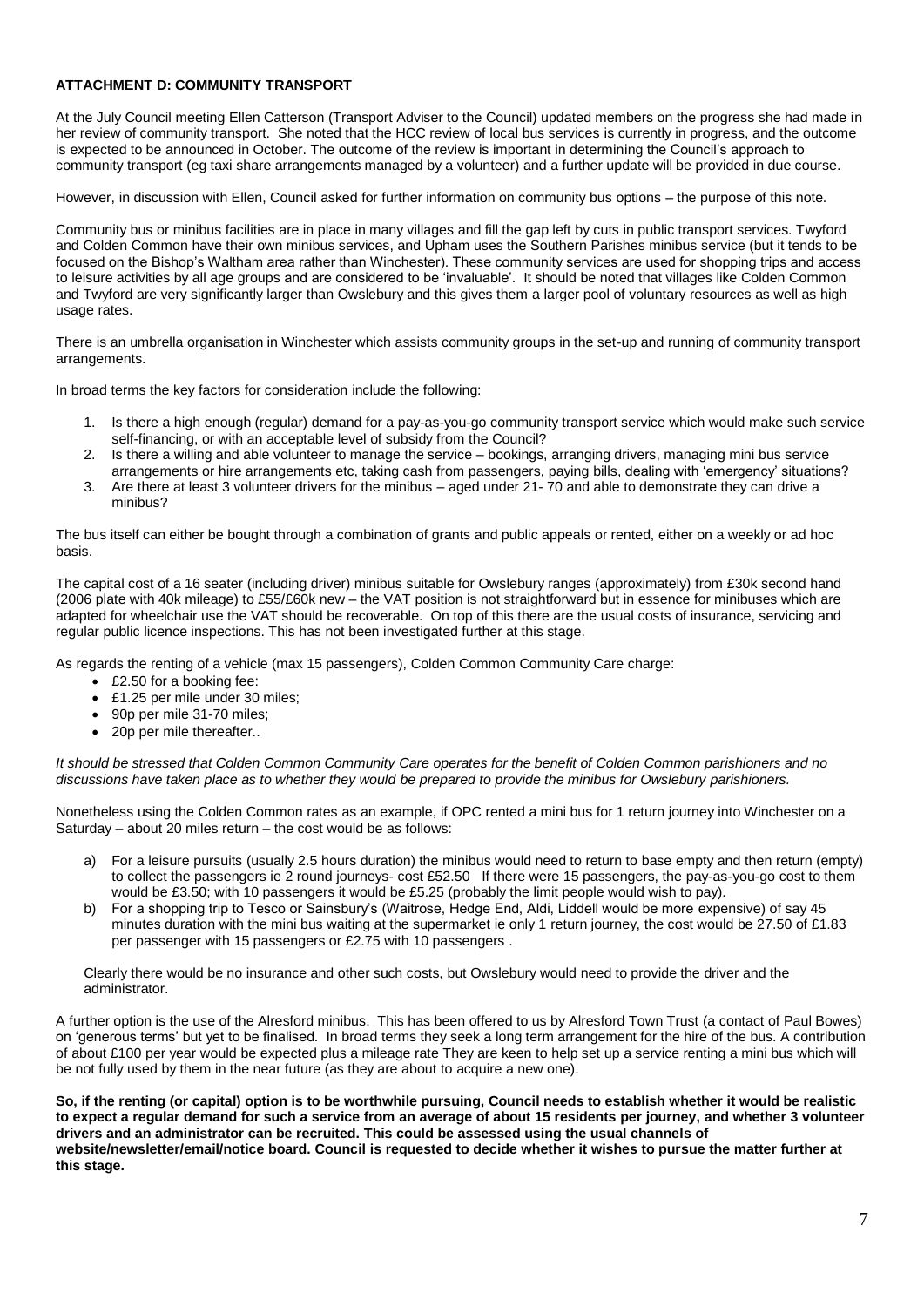## 4. **ATTACHMENT E: RECEIPTS AND PAYMENTS**

| <b>Voucher</b>                                        | Amount | Payee                      | <b>Purpose</b>                                         |
|-------------------------------------------------------|--------|----------------------------|--------------------------------------------------------|
|                                                       | (£)    |                            |                                                        |
| <b>PAYMENTS</b>                                       |        |                            |                                                        |
| 48                                                    | 20.00  | J Chapman                  | Chairman's allowance April- July                       |
| 49                                                    | 32.50  | <b>TLC</b>                 | Webmasters fee September                               |
| 50                                                    | 540.00 | South Central Ambulance    | Defibrillator case (as per budget): Net cost £450+ Vat |
|                                                       |        | Trust re defib case        | £90 - Minute 169/14                                    |
|                                                       |        |                            |                                                        |
| 51                                                    | 100.00 | South Central Ambulance re | Donation for defibrillator training session. Minute    |
|                                                       |        | training donation          | 169/14                                                 |
| 52<br>280.13                                          |        | M Cleary                   | Clerk's net pay August                                 |
| Post Office Ltd<br><b>PAYE August</b><br>53<br>186.40 |        |                            |                                                        |
| 54<br>68.45                                           |        | M Cleary                   | Clerk's Exps (travel £2.75+Post £3.50+ £31.251/4ly     |
|                                                       |        |                            | ~Home working allowance + 1/4ly Phone and              |
|                                                       |        |                            | broadband £30.95)                                      |
| 55                                                    | 200.00 | <b>Hedge Sparrow</b>       | August grass cutting                                   |
| 56                                                    | 36.28  | M Cleary                   | Purchase of Akismet security software for new          |
|                                                       |        |                            | website                                                |
| <b>RECEIPTS</b>                                       |        |                            |                                                        |
|                                                       |        |                            |                                                        |
|                                                       | 27.00  | Sontonia cycling club      | Donation re Glebe Field parking                        |
|                                                       | 150.00 | Public donations           | Commemoration events                                   |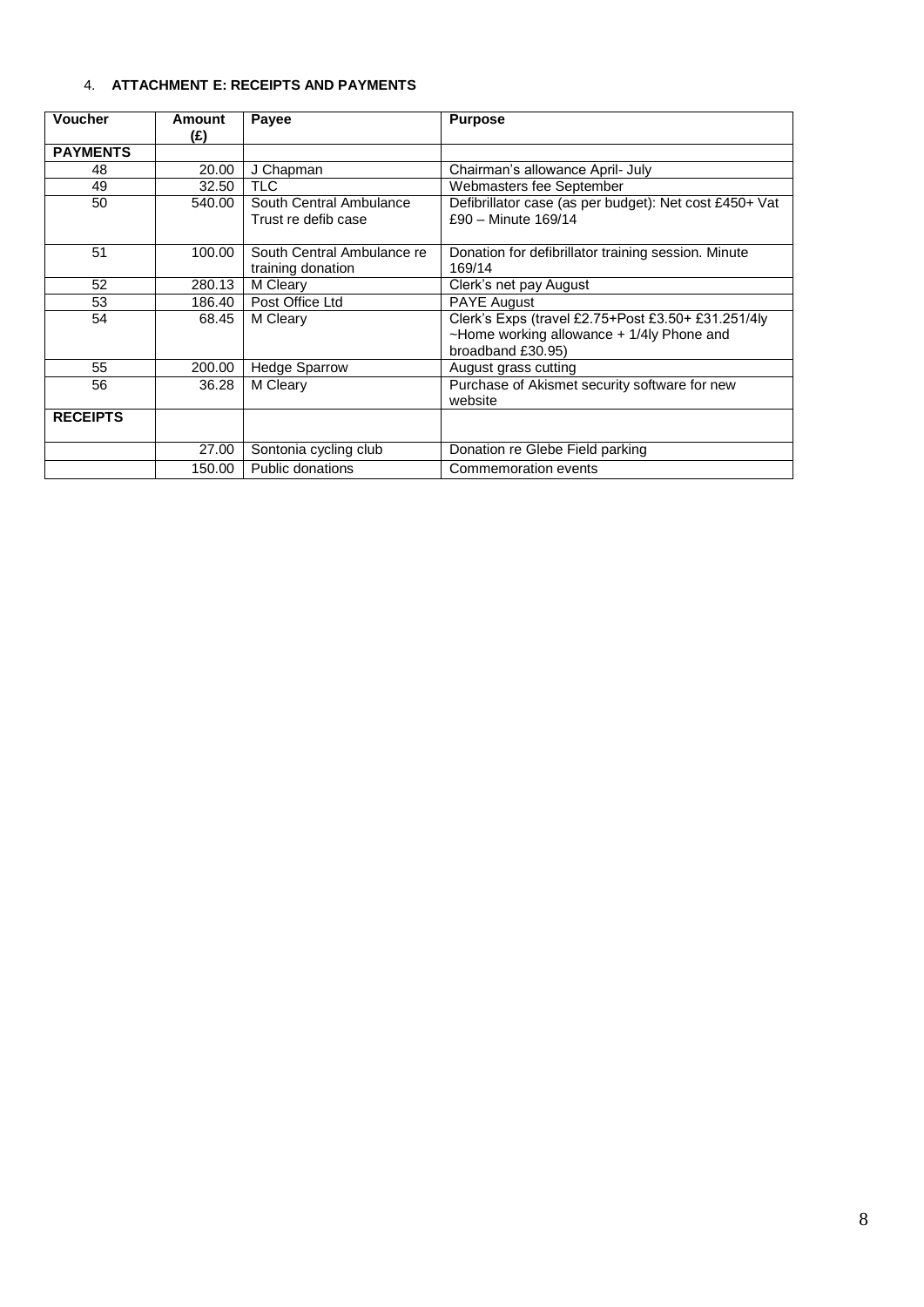### **ATTACHMENT F: DRAFT GRANT APPLICATION POLICY.**

## **Owslebury Parish Council Grant and donations policy (Section 137(1) LGA 1072).**

Owslebury Parish Council has a small budget for the award of grants and donations to provide support to community organisations. The Council will consider applications for grants from voluntary groups or charitable organisations, which are not-for-profit and which can demonstrate that any funding received will directly benefit the Parish, or residents of the Parish.

Grant applications will be dealt with by the full Council.

### **Eligibility:**

Unless otherwise determined by the Council:

- 1. Grants or donations will only be awarded to voluntary groups or charitable organisations with governance procedures acceptable to the Council, and with separate bank accounts. Under no circumstances will grants or donations be awarded to individuals.
- 2. Grants will not be awarded to regional or national organisations, unless they are for a specific project in the Owslebury and Morestead area.
- 3. Additional applications within a 12 month period will not normally be considered.

### **Conditions:**

Unless otherwise determined by the Council, the following conditions will apply to all grants and donations:

- 1. The grant or donation must be used for the purpose for which the application was made.
- 2. If the organisation/group is unable to use the grant or donation for the stated purpose, all monies must be returned to the Parish Council.
- 3. All awards must be properly accounted for and, if requested by the Clerk, evidence of expenditure must be provided. If the Council is not satisfied with the arrangements, the grant/donation must be refunded to the Council without undue delay.

### **Applications:**

Applications should be made in writing to the Clerk, giving details of the charitable organisation or voluntary group, full details of the request and how a grant or donation would benefit local residents, and confirming acceptance of the above grant or donation conditions.

Adopted by Council on xxxxxx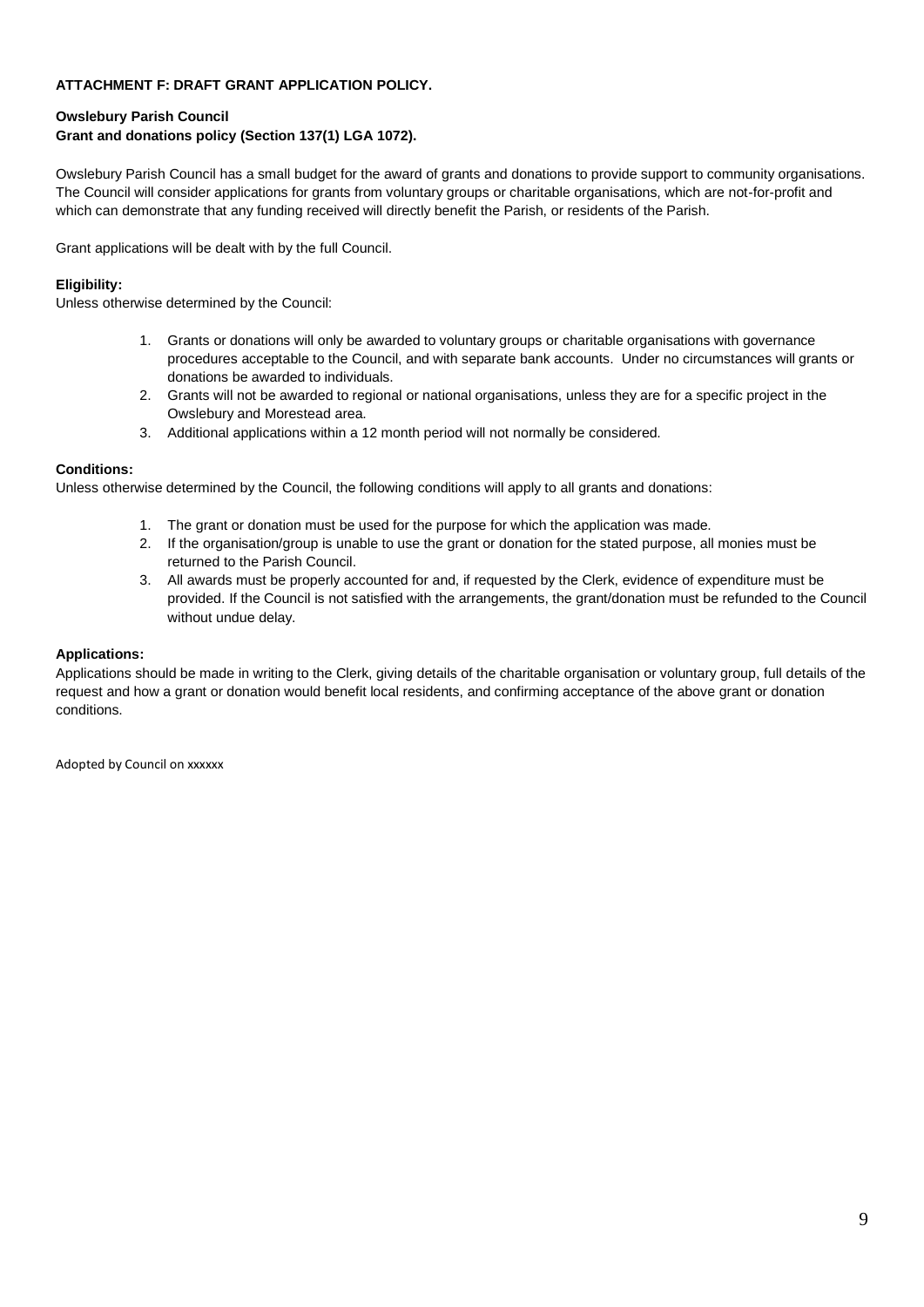### **ATTACHMENT G: CLERK'S REPORT ON ACTIONS ARISING FROM THE MINUTES NOT INCLUDED ELSEWHERE ON AGENDA.**

| Action: Environmental/Wildlife Protection                                                              | By When: | By Whom: |
|--------------------------------------------------------------------------------------------------------|----------|----------|
| To work with the PCC in incorporating countryside protection in the Welcome Pack<br>for new residents: |          | Clerk    |

### **Welcome Pack now available but insufficient room for policies of this nature**

| Action: Owslebury Sports Club                                                                                              | By When:  | By Whom: |
|----------------------------------------------------------------------------------------------------------------------------|-----------|----------|
| To arrange a meeting between the Committee and the Council, such meeting to<br>include consideration of lease of pavilion. | September | Clerk    |

### **Invitation sent for September meeting.**

| Action: Bus Shelter |                                                                         | By When: | By Whom: |
|---------------------|-------------------------------------------------------------------------|----------|----------|
|                     | To agree the detailed arrangements for the building of the bus shelter. | October  | Clerk/ME |

### **In hand**

| Action: Protection of verges - Hurst Lane                                                       | By when: | By whom: |
|-------------------------------------------------------------------------------------------------|----------|----------|
| To obtain confirmation of acceptance of terms of grant to residents and completion of<br>works. |          | Clerk    |

## **Should commence within 4 weeks**

| Action: Litter Pick |                                                                   | Bv when: | By whom: |
|---------------------|-------------------------------------------------------------------|----------|----------|
|                     | Chairman to discuss leadership of Litter Pick with a Parishioner. |          | Clerk    |

### **Deferred to October due to unavailability of lead parishioner.**

| Action: Council's interest in land                                                                                                            | By when: | By whom: |
|-----------------------------------------------------------------------------------------------------------------------------------------------|----------|----------|
| To note with the owners of Lower Whiteflood Farm the Council's ownership of<br>Common Land (CL231 and to enguire as to the state of the Pond. |          | Clerk    |

### **Letter sent to Lower Whiteflood Farm – awaiting response.**

| Action: Barbed wire                                                                | When.<br>Bv | Whom.<br>B٧ |
|------------------------------------------------------------------------------------|-------------|-------------|
| To discuss with owners of Sladford House the removal of barbed wire on the stiles. |             | JC          |
|                                                                                    |             |             |

## **Contact yet to be established.**

| Action: Accredited Community Safety Officer                                   | By When:    | By Whom: |
|-------------------------------------------------------------------------------|-------------|----------|
| Clerk to make further enquiries re role and cost sharing with other councils. | July/August | Clerk    |
|                                                                               |             |          |
| No further development at this stage.                                         |             |          |
| Action: School bus                                                            | By When:    | By Whom: |
| Clerk to ascertain whether school bus is permitted to use Whaddon Lane        |             | Clerk    |
|                                                                               |             |          |

| Action: Rights of Way                                                                                                                                                                                                                                                                                                                                                                                                                                                                                                                                                                                                                                                                                  | By When: | By Whom: |
|--------------------------------------------------------------------------------------------------------------------------------------------------------------------------------------------------------------------------------------------------------------------------------------------------------------------------------------------------------------------------------------------------------------------------------------------------------------------------------------------------------------------------------------------------------------------------------------------------------------------------------------------------------------------------------------------------------|----------|----------|
| HCC/SDNP should be urged to take urgent, immediate, action to improve the<br>ROW in Pitcot Lane, the surface of which was now dangerous to the public;<br>Landowners should be encouraged to keep ROW clear of excessive vegetation<br>$\bullet$<br>and where the ROW was well used by parishioners and could/would not be<br>cleared by landowners, parishioners should inform the Council;<br>The ground around Marwell needed attention and the Clerk should write to Kayti<br>Harvey, British Horse Society, expressing the Council's support for the Society's<br>endeavours, with the help of Marwell Wildlife and the Countryside Access<br>Department, to improve the bridleways in that area. | ASAP     | Clerk    |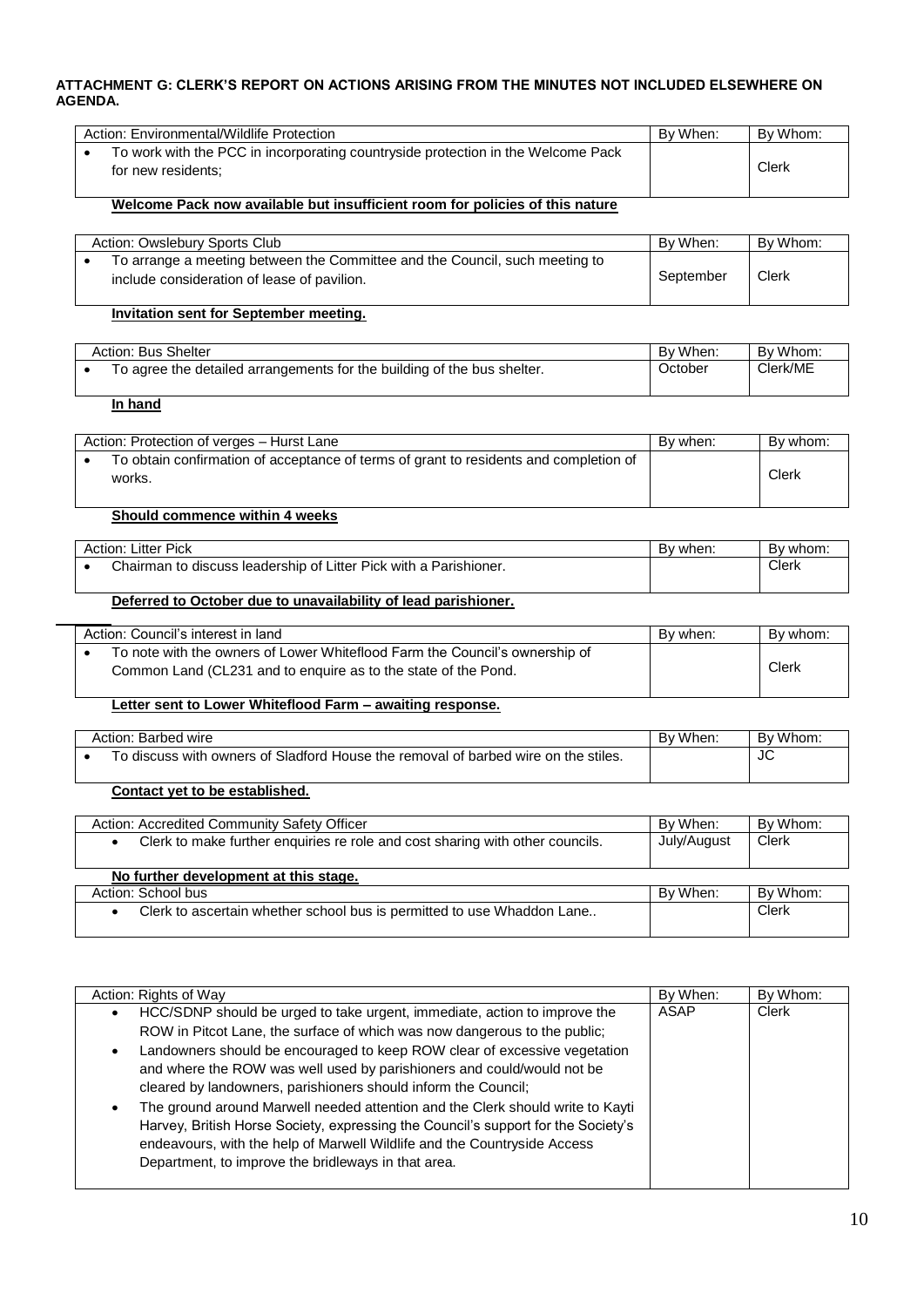| Action: Parish Hall                                                                                           | By When: | By Whom: |
|---------------------------------------------------------------------------------------------------------------|----------|----------|
| Clerk to investigate possibility and related obligations of the Council taking on<br>Trusteeship of the Hall. | October  | $C$ lerk |

# **In hand**

| By Whom:<br>Action: Woodland View Stables<br>By When:                                      |         |       |  |
|--------------------------------------------------------------------------------------------|---------|-------|--|
| To establish outcome of Enforcement review as to implementation of planning<br>conditions. | October | Clerk |  |

| Action: SpeedWatch                                                             | By When:   | By Whom: |
|--------------------------------------------------------------------------------|------------|----------|
| Clerk to establish whether 6 volunteers can be recruitment and equipment hired | September/ | Clerk    |
| from Twyford/Colden Common on acceptable terms.                                | October    |          |
| Clerk to establish whether Morestead Road can be included in SpeedWatch trial. |            |          |
|                                                                                |            |          |

| Litter/Fly tipping<br>Action:                      | By When: | By Whom: |
|----------------------------------------------------|----------|----------|
| Clerk to draft a letter of comment to the Inquiry. | Jctober  | Clerk    |
|                                                    |          |          |

| BoomTown traffic<br>Action:                       | By When: | By Whom. |
|---------------------------------------------------|----------|----------|
| Council to consider matter further in due course. | October  | All      |

| Action:                                                                                                                                                                                                                                                       | By When: | By Whom:     |
|---------------------------------------------------------------------------------------------------------------------------------------------------------------------------------------------------------------------------------------------------------------|----------|--------------|
| to remind Parishioners of the need to cut hedges;<br>٠                                                                                                                                                                                                        | ASAP     | <b>Clerk</b> |
| to ask Landowners to discharge their statutory duty to ensure Rights of Way are<br>cleared of obstacles eg trees and are passable;<br>to request the Countryside Department for guidance on how to deal with<br>landowners who do not maintain rights of way, |          |              |

| Action: Barrier at Greenhill                                                | By When. | By Whom. |
|-----------------------------------------------------------------------------|----------|----------|
| Discuss with local landowners need for barrier and, if so, related funding. |          | Clerk    |

| Action: Defibrillator                             | By When: | By Whom: |
|---------------------------------------------------|----------|----------|
| Clerk to arrange for acquisition of defibrillator |          | Clerk    |